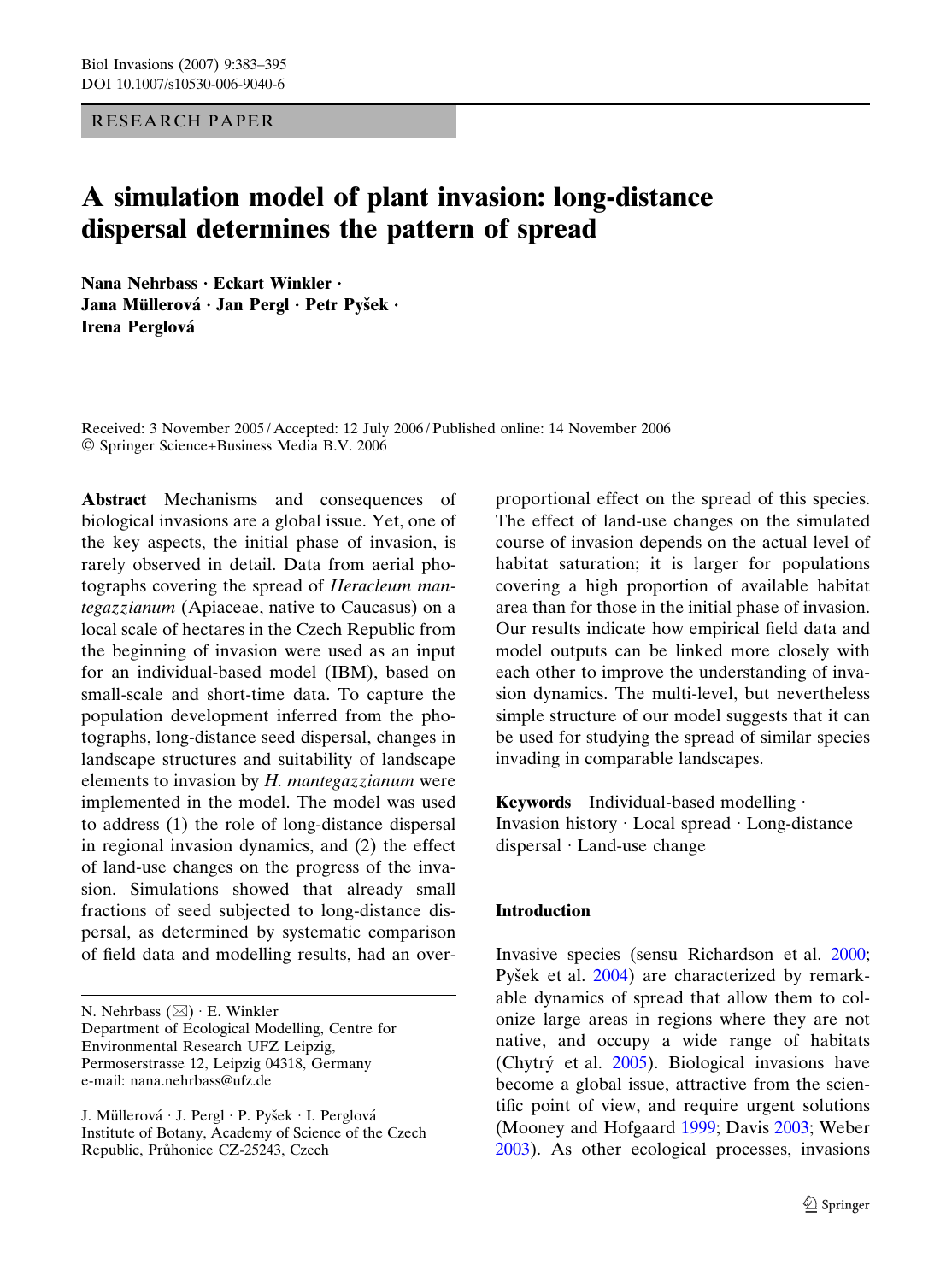occur on temporal and spatial scales which are difficult to monitor in empirical studies. To overcome this limitation, models are used to capture key processes of ecological systems and describe scales beyond empirical reach (Grimm et al. [1996\)](#page-11-0). The results of such models are more powerful if validated and supported by empirical observations. Invasions by plants and animals represent a unique opportunity to study spatiotemporal dynamics on various scales, because they occur at a rate and extent of spread currently unparalleled by other species (Pyšek and Hulme [2005;](#page-12-0) Williamson et al. [2005](#page-12-0)).

Unfortunately, individual invasion events are rarely captured from the very beginning (but see Robinson [1965](#page-12-0); Richardson and Brown [1986;](#page-12-0) Lonsdale [1993](#page-12-0); Müllerová et al. [2005\)](#page-12-0). As the crucial aspect of recognizing an invasive species is the invasion itself, plant invasions are in majority of cases studied post hoc (e.g. Fuller and Boorman [1977](#page-11-0); Perrins et al. [1993](#page-12-0); Pyšek and Prach [1993;](#page-12-0) Delisle et al. [2003\)](#page-11-0), mostly using floristic records (Weber [1998;](#page-12-0) Mandák et al. [2004;](#page-12-0) Williamson et al. [2005\)](#page-12-0). However, floristic data do not provide information on the actual increase in area covered by the invader over time, i.e., the dynamics of an invasion (Higgins and Richardson [1996\)](#page-11-0). In the last decade, computer image analyses were used to monitor invasive species (see Everitt et al. [1995](#page-11-0) for a review); among them, aerial photographs are the most convenient remote sensing technique. As they provide information about spatial extension, they are used for quantitative assessment of infestation by alien plant species (Everitt [1998;](#page-11-0) Stow et al. [2000;](#page-12-0) Higgins et al. [2001](#page-11-0); Rouget et al. [2003](#page-12-0); Müllerová et al. [2005](#page-12-0)). In areas where repeated aerial photographs were taken over time, records from before the invasion might be available and the initial phase of the process captured. This is the case with the invasive species H. mantegazzianum in the Czech Republic. This species has white flowers arranged in large conspicuous umbels, which allow the identification of flowering individuals on aerial photographs (Müllerová et al. [2005\)](#page-12-0).

This study compares historical development of an invading population of H. mantegazzianum, reconstructed from aerial photographs, with modelled dynamics of invasion. A time series of

more than 40 years (1957–2000) made it possible to quantify the spatial extension of an invading population from the founding individuals (Müllerová et al.  $2005$ ). This invasion process was reproduced by a spatially-explicit individualbased simulation model. The model started from a population-dynamic core model designed, parameterized, and validated by using data from recent local censuses, carried out in the same study area (Nehrbass et al. [2006\)](#page-12-0). As the data used for parameterization were only from a homogeneous habitat in the central parts of H. mantegazzianum populations, changes in the structure of landscape that occurred in the course of invasion were implemented in the model and so was the response of the invading species to these changes. By conducting experiments in the virtual environment we addressed the topics, which are difficult to evaluate in a purely empirical context: (1) the role of long-distance dispersal in regional invasion dynamics, and (2) the effect of land-use changes on the progress of invasion.

#### Methods

## Study species

Heracleum mantegazzianum Sommier et Levier (Giant hogweed, Apiaceae) is native to the western part of the Greater Caucasus and invasive in Europe, North America and New Zealand (Weber [2003;](#page-12-0) Nielsen et al. [2005\)](#page-12-0). In its invaded range, H. mantegazzianum is a problem species, because it forms stands with a high cover, replaces resident vegetation, and produces photosensitive sap that is toxic for humans (Tiley et al. [1996\)](#page-12-0). The rapid invasion of this species in Europe was encouraged by its planting as a garden ornamental. In the study area (Slavkovský les, W Bohemia, Czech Republic) the plant was introduced as a garden ornamental in 1862 and was first recorded in the wild in 1877 (Holub [1997\)](#page-11-0). From this region of introduction the species rapidly spread to other parts of the country (Pyšek [1991\)](#page-12-0). Seeds are dispersed mainly by water and humans, through planting and transport of contaminated soil; the species spreads effectively along linear corridors such as roads and water-ways (Collingham et al. [2000](#page-11-0); Pyšek et al. [2002\)](#page-12-0).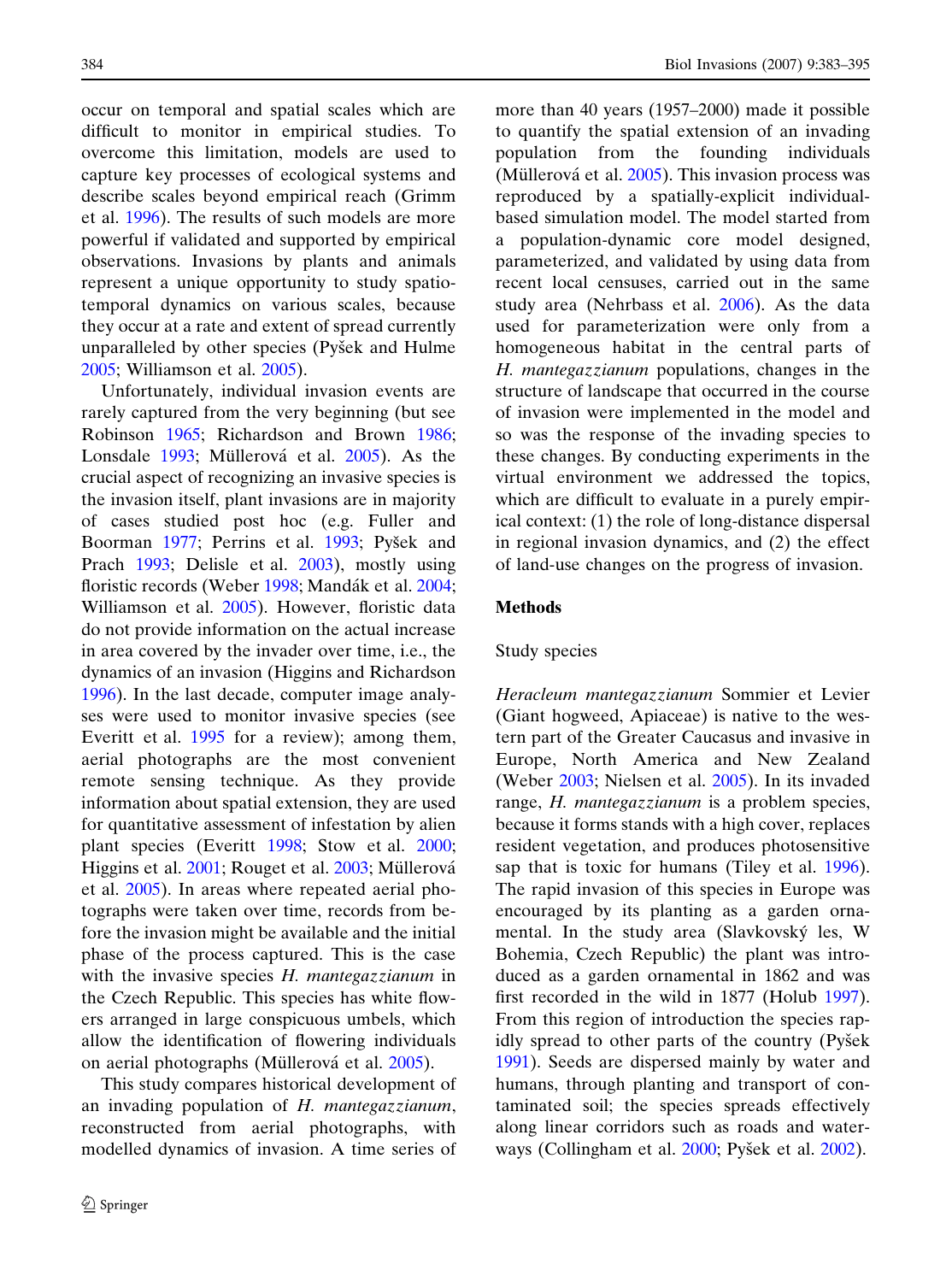Heracleum mantegazzianum is the tallest herbaceous plant in Europe; flowering plants can reach a height of upto 500 cm. It is a monocarpic perennial, which usually flowers in the third year; the lifespan, however, depends on habitat conditions and can be extended to more than 10 years (Pergl et al. [2006a](#page-12-0)). White flowers are arranged in compound umbels with a terminal umbel of up to 80 cm in diameter (Tiley et al. [1996](#page-12-0)). In the study area the plants flower from late June to late July (Müllerová et al.  $2005$ ) and a single plant can produce on average 20,500 fruits with a maximum of 46,500 (Perglová et al. [2006\)](#page-12-0). Seeds germinate to high percentages after the morpho-physiological dormancy has been broken during the period of cold stratification (Moravcová et al. [2005](#page-12-0)). The species forms a short-term persistent seed bank (Krinke et al. [2005\)](#page-11-0) and little fraction of viable seed persist in soil for at least 3 years (Moravcová et al. [2006](#page-12-0)).

#### The study area

The study area was located in the Slavkovský les Protected Landscape Area, W Bohemia, Czech Republic, where the species was first introduced to the country. After World War II, inhabitants were transferred from the area which became a military zone with restricted access until the 1960s. The absence of regular land use, combined with disturbances caused by military activities increased the suitability of the landscape to the invasion by  $H$ . mantegazzianum (Pyšek [1991\)](#page-12-0). As a result, the region is heavily invaded by H. mantegazzianum (Pyšek [1991;](#page-12-0) Pyšek and Py-šek [1995](#page-12-0); Müllerová et al. [2005](#page-12-0)). The natural vegetation consisted of beech and spruce forests, peat bogs and pine forests on serpentine, which have been replaced by managed wetlands with a high diversity of flora, as well as by pastures and spruce plantations (Kos and Maršáková [1997\)](#page-11-0).

# Analysis and interpretation of aerial photographs

From aerial photographs available for 10 sites in the study area (see Müllerová et al. [2005](#page-12-0) for detailed characteristics), the site Arnoltov was chosen for the analysis in the present study. Five observations (panchromatic, multi-spectral and ortho-photographs) from 1953 to 2000 were available for this site. Panchromatic photographs (1957, 1973, and 1991) were provided by the Military Topographic Institute, Dobruška, multispectral (1987) by the Agency for Nature Conservation and Landscape Protection, Prague, and ortho-photographs (2000) by Czech Office for Surveying, Mapping and Cadastre. Images were created from scanned aerial panchromatic photographs of the scale 1:22,500 with 60% overlap, using a digital terrain model gained by vectorization of topographic maps 1:10,000. Orientation points of images were identified by analytical aero-triangulation in system ORIMA; ortho-rectification was performed on digital photogrammetric station Leica-Helava DPW 770, module Mosaic, final pixel resolution  $0.5$  m (see Mülle-rová et al. [2005](#page-12-0) for more details).

Each photograph covered an area of  $710 \times$ 710 m around the nascent focus, defined as the place where the plants of H. mantegazzianum were earliest recorded. We distinguished 18 different habitat types and classified them as suitable or unsuitable for H. mantegazzianum, based on the empirically observed habitat preferences in the study area (Table 1). The analysis and interpretation of aerial photographs allowed us to identify stands as well as solitary individuals of flowering *H. mantegazzianum* and their precise position. The process of photo-interpretation (Müllerová et al.  $2005$ ), consisted of: (i) scanning of negatives in resolution 800 dpi; (ii) rectification using orto-photographs (40–60 ground control points distributed along the rectified photograph, second order of transformation and nearest neighbour rectification method; Lillesand and Kiefer [1999\)](#page-12-0); (iii) visualization of Heracleum plants on images (image enhancement, filtering; Jensen [1996\)](#page-11-0) using Chips software (Chips Development Team [1998\)](#page-11-0); and (iv) on-screen digitizing of Heracleum stands and individual plants using CartaLinx software (Clark Labs [1998\)](#page-11-0).

Area covered by flowering plants was extrapolated to give the cover of H. mantegazzianum in the respective year, expressed by the number of occupied cells. This measure was used for comparison with simulation results.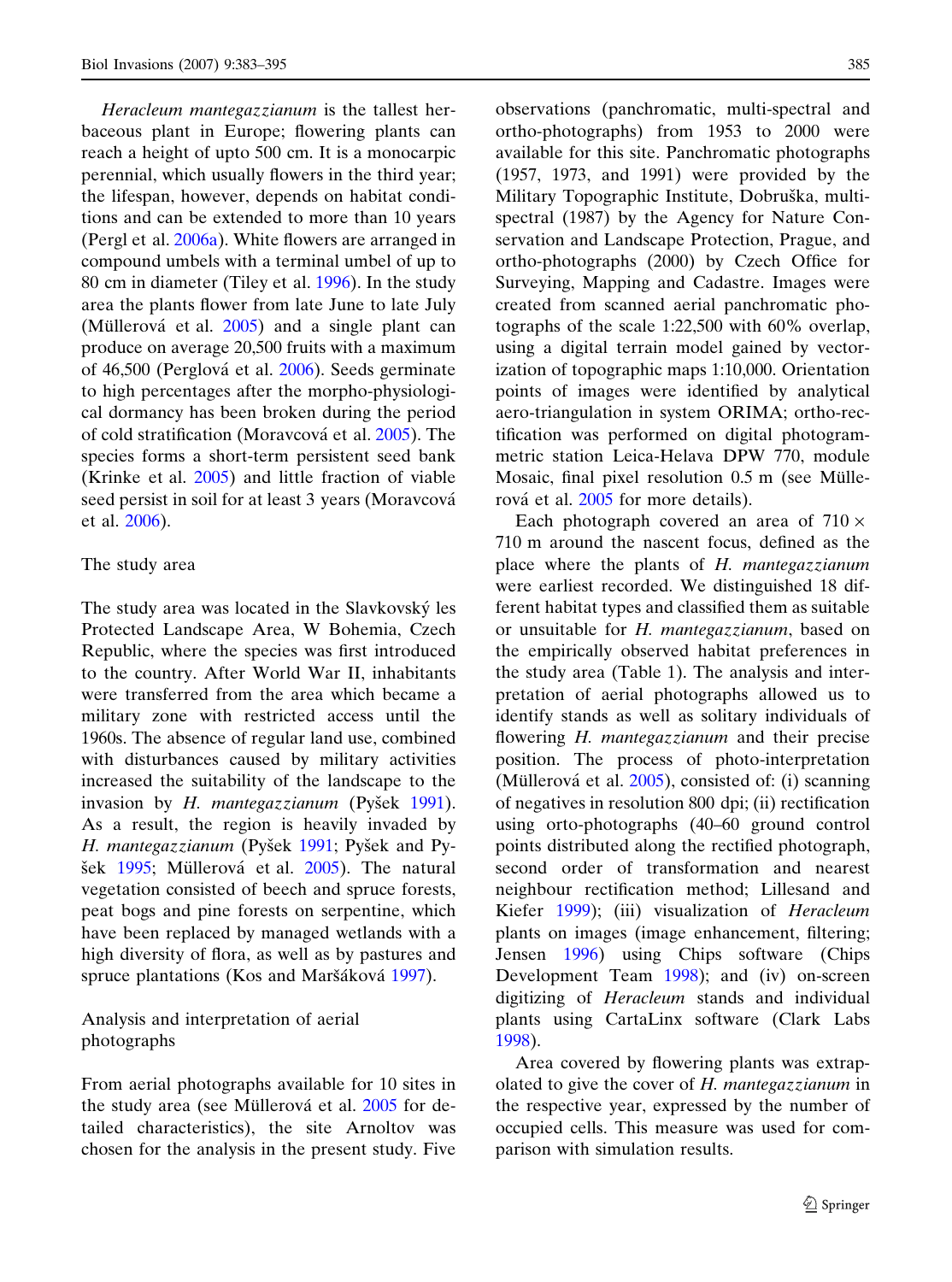## Empirical field data

Biology and ecology of H. mantegazzianum (Moravcová et al. [2005](#page-11-0); Krinke et al. 2005; Pergl et al. [2006b\)](#page-12-0) and the history of invasion in the study region (Müllerová et al. [2005\)](#page-12-0) are intensively studied. The data on population dynamics, used in this study, were obtained from observations in permanent plots at 11 sites in 2002–2005 (Pergl et al. [2006b](#page-12-0)). The plots  $10 \times 1$  m in size were sampled twice a year (in spring and autumn) and the characteristics of individual plants were recorded: position, size and life stage. In the present study only data from the autumn monitoring are used.

# Model

To describe local population dynamics of H. mantegazzianum a stochastic, spatially-explicit, individual-based model (IBM) was developed. Life-history rules, their parameterization and validation were described in detail by Nehrbass et al. ([2006\)](#page-12-0).

# Habitat

Table 1

From the original landscape a square of  $700 \times$ 700 m was used in the model. Landscape was divided into grid cells of  $25 \text{ m}^2$  (19,600 cells of  $5 \times 5$  m). Within a grid cell habitat conditions

386 Biol Invasions (2007) 9:383–395

were assumed to be homogeneous for the species. Each cell represented either a suitable or an unsuitable habitat. Classification of grid cell as suitable or unsuitable was based on the occurrence of H. mantegazzianum as recorded on aerial photographs; habitats in which the species occurred were classified as suitable, those from which it was absent as unsuitable (Müllerová et al. [2005;](#page-12-0) Table 1). Changes in habitat structure over time were inferred from aerial photographs and were implemented in the year when first recorded. Suitable cells had an empirically suggested maximum carrying capacity of  $K = 200$ individuals; for unsuitable cells we set  $K = 0$ . The effect of carrying capacity was implemented by a ceiling rule (Akcakaya et al. [1999\)](#page-11-0): seedling recruitment was only possible when maximum capacity of the cell was not reached.

## Time

The model was discrete in time. One time step represented the interval from one flowering period (autumn) to the next (one year).

# Life history of plants

Plants were modelled as individuals. Thus, demographic stochasticity was included in the model. Each plant was characterized by the following set of traits: age, number of leaves, and the

| <b>Table 1</b> Land-use<br>categories identified on |                | Category Land-use type                                                | Suitability    |
|-----------------------------------------------------|----------------|-----------------------------------------------------------------------|----------------|
| aerial photographs and                              |                | Forest                                                                | N <sub>0</sub> |
| their suitability for                               | $\overline{c}$ | Individual trees                                                      | Yes            |
| invading <i>Heracleum</i>                           | 3              | <b>Buildings</b>                                                      | No.            |
| <i>mantegazzianum</i> , based                       | 4              | Grazed and mown after grazing                                         | Yes            |
| on its presence or absence                          | 5              | <b>Meadows</b>                                                        | Yes            |
| in individual categories                            | 6              | Arable fields                                                         | No.            |
|                                                     | 7              | Pastures                                                              | Yes            |
|                                                     | 8              | Road or railway and its surroundings                                  | Yes            |
|                                                     | 9              | Planted trees (saplings)                                              | Yes            |
|                                                     | 10             | Open or young forest                                                  | Yes            |
|                                                     | 11             | Water body                                                            | No.            |
|                                                     | 12             | Forest clearing                                                       | Yes            |
|                                                     | 13             | Surrounding of buildings                                              | Yes            |
|                                                     | 14             | Surrounding of roads and other disturbed areas                        | Yes            |
|                                                     | 15             | Pastures—buffers 5 m along forest categories $(1, 2, 9, 10, 12)$      | Yes            |
|                                                     | 16             | Unmanaged                                                             | Yes            |
|                                                     | 17             | Pastures—buffers 5 m along meadows (cat. 5)                           | Yes            |
|                                                     | 18             | Pastures—buffers 5 m along roads, buildings, etc. (cat. 3, 8, 13, 14) | Yes            |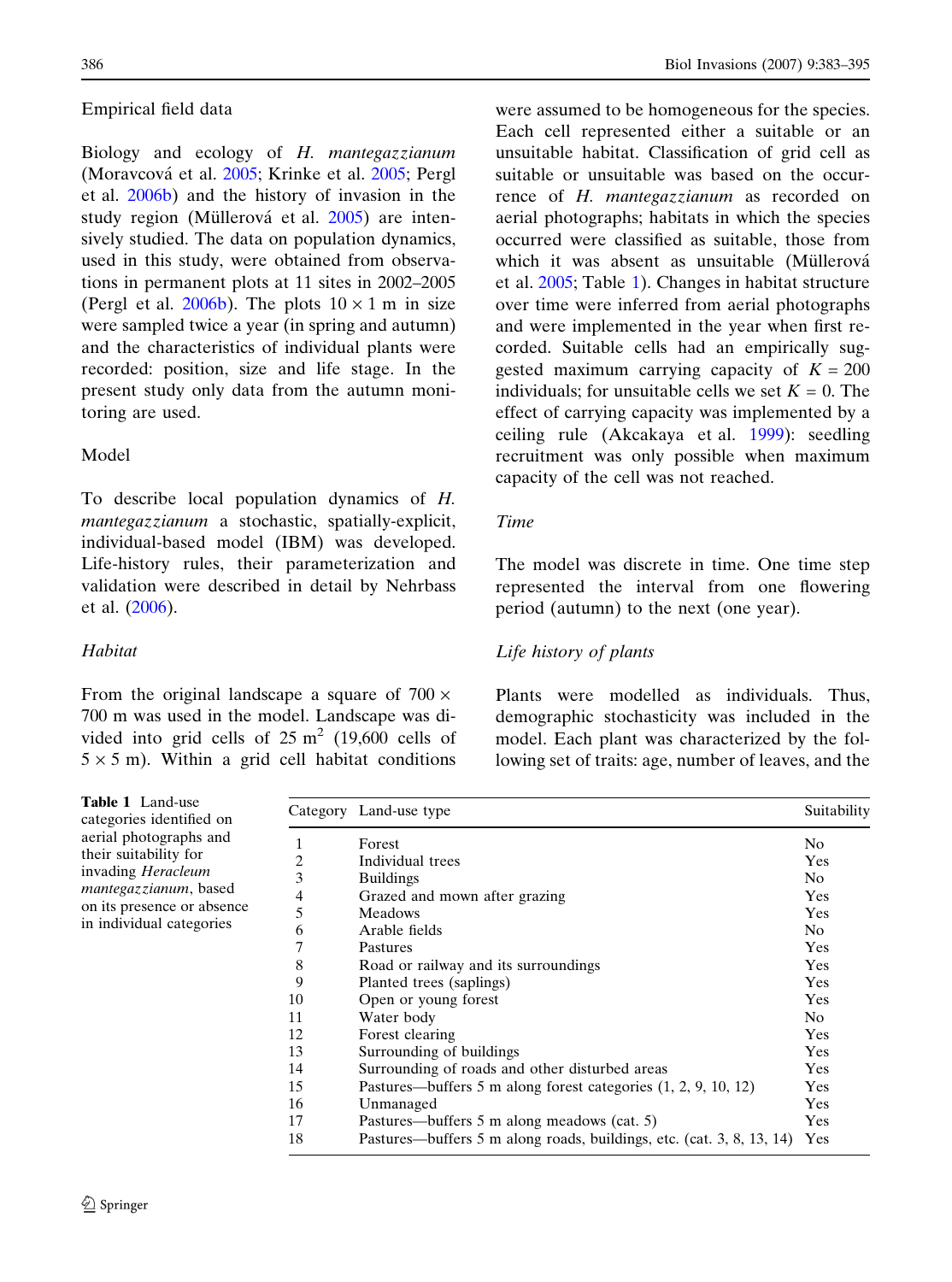length of the largest leaf. In a complete life-cycle the plant grew for several years, flowered, produced offspring and died (Fig. 1). Growth of an individual plant depended on its size in the previous year. The increase in leaf number followed probabilities derived from empirical values (see Nehrbass et al. [2006](#page-12-0) for details) and changes in the length of the largest leaf followed rules that depended on the number of leaves.

As a monocarpic perennial plant H. mantegazzianum flowers at earliest in its second year (Tiley et al. [1996](#page-12-0); Holub [1997](#page-11-0); Pergl et al. [2006a\)](#page-12-0), the model thus considered plants 2 years and older as capable of flowering. Flowering probability was not only age-dependent, but also determined by a combination of two size attributes, i.e., the number of leaves and the length of the largest leaf. The number of offspring produced by a flowering plant was not correlated with any trait of the maternal plant (Pergl et al. unpublished). Seedling production per flowering individual as a product of seed production and establishment probability followed a fat-tailed probability function with a mean value of  $M = 2.57$  (derived from empirical data). This



Fig. 1 Flow chart of the individual-based model of Heracleum mantegazzianum. Within one time-step (year) different probabilities determine the fate of an individual plant. Changes in landscape structure (i.e., if one land-use type changed into another) were incorporated in the model in the year when observed on aerial photographs. Rhombs represent decisions, boxes are mandatory developments

basic value held for a situation without any establishment restriction in the target cell after dispersal (see below). When the carrying capacity of a cell was reached seedlings did not establish. Additionally establishment failed when the seedling met a cell within unsuitable habitat. New plants were assigned randomly chosen numbers of leaves, which in turn determined the length of the largest leaf using empirically retrieved values.

Flowering individuals died after setting seeds; the survival probability of non-flowering individuals depended on their size. Those individuals that had reached a maximum age (7 years) died without reproduction. As the underlying empirical data indicated that the sampled populations are currently at the stage of stagnation and the model parameterized with such data would give a population-increase rate of  $R_P \approx 1$  we tentatively reconstructed the historical invasion with a rate of  $R_P > 1$  by reducing mortality to a size-independent value of 0.2 for all individuals. As a result, the mean rate of population increase in the model was  $R_P = 1.12$ . This gross value was subsequently reduced by capacity control and habitat properties.

#### Dispersal

Seedlings were placed in the cell of origin (fraction  $f<sub>H</sub>$  of the seedlings) or in neighbouring cells (fraction  $f_N$ ). Due to a large cell size, this neighbourhood dispersal was limited to eight immediately adjacent cells (Moore neighbourhood; Czárán [1998\)](#page-11-0). All cells within this radius were considered to have an equal probability of new plants to become established. Additionally, we incorporated dispersal at random (with uniform probability) over the whole simulation grid ("long-distance dispersal", fraction  $f<sub>L</sub>$ ). Directed dispersal along linear landscape elements (e.g. field margins) was not considered.

# Simulations

The aerial photographs covered the period 1953– 2000. The first observations of H. mantegazzianum on the photographs were for 1973. Hence,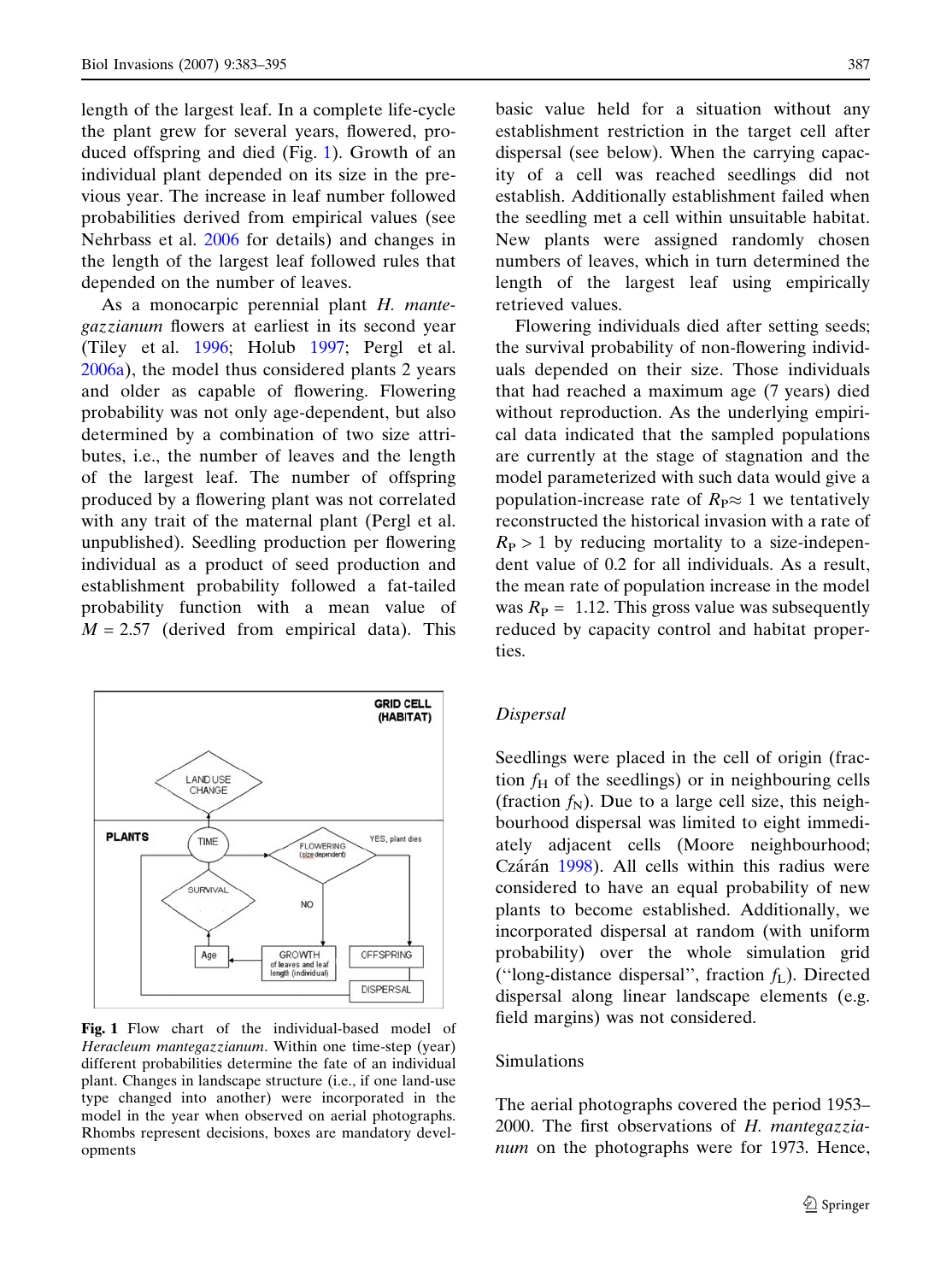the simulation started in 1973 ( $t = 0$ ) and ran for 37 time steps, ending with a projection of the population in 2010. The scenarios started with 10 vegetative plants, which were to flower in that year, in each cell that was recognized from aerial photographs as occupied in 1973. Then the population developed according to the assumptions on population dynamics, dispersal, and landscape changes of the scenario. For each scenario, 50 repetitions were calculated. The number of grid cells occupied by  $H$ . mantegazzianum in the course of simulated invasion was used to compare the scenarios with each other and with real historical development.

# Scenarios

- (1) Standard scenario: The population developed following standard model rules as described above. Landscape (habitat suitability of the cells) was altered according to the historical observations. Changes in landscape characteristics were considered from the year when they were first recorded: 1987  $(t = 14)$ , 1991  $(t = 18)$ , and 2000  $(t = 27)$ . Thus, landscape in the model did not transform continuously, but in discrete steps. Numbers of suitable habitat cells and their changes are given in Table [2.](#page-6-0) If the land-use type in a cell changed from suitable to unsuitable all plants were immediately deleted ("died") and the cell could not be re-occupied. The cells transformed from ''unsuitable'' to ''suitable'' were made available for invasion following the dispersal rules of the model. In the standard scenario a seedling had a probability of  $f_L = 2.5\%$  to be randomly dispersed (see below for justification of this value). For the other seedlings it was assumed that 80% of them remained in the cell of origin, giving fraction  $f_H$ , and 20% distributed into the immediate neighbourhood (fraction  $f_N$ ).
- (2) ''Long-distance dispersal scenario'': To estimate the effect of random (long-distance) dispersal on the rate of invasion, different fractions of random dispersal  $f_L$  (0 ... 100%) were assumed, accompanied by

changes in local  $(f_H)$  and near-neighbourhood dispersal  $(f_N)$  according to  $f_H = (1$  $f_L$ <sup>\*</sup>0.8 and  $f_N = (1 - f_L)$  \* 0.2. Land-use changes followed the standard scenario.

(3) ''Land-use change scenario'': The effect of land-use changes on the invasion was tested by retaining the original land-use structure from 1973 over the whole simulation period without any changes.

# Results

Historical data and model prediction (standard scenario)

Historical data on habitat occupation by H. mantegazzianum inferred from aerial photographs show a marked increase from 1973 to 2000: the number of occupied cells increased by a factor 45 (Table [2](#page-6-0)). The average rate of increase in habitat occupation was  $R_C = 1.15$ , with clearly distinguishable periods. From 1973 until 1987 average rate was 1.22, followed by a period of stagnation (1987 until 1991 with an average rate of only 1.01), again followed by a period of increase  $(R<sub>C</sub> = 1.12)$ . These periods are characterized by changes in land use. The stagnation period is associated with (but probably not fully explained by) a slight reduction of the number of suitable habitat. The opening of new suitable habitat in 1991, accounting for an increase from 17% to 71% of the total area, resulted in a re-start of population spread, but with a reduced rate compared with the initial period.

In the simulation of population development habitat cover increased with nearly the same average rate of increase of  $R<sub>C</sub> = 1.16$  for the whole period. This value was adjusted by the choice of a value for the percentage of long-distance dispersal  $f_L$  (see below). The simulation showed an average decrease of the rate of spread: with  $R_C = 1.19$ , 1.16, and 1.12, respectively, for the three periods denoted above. This decrease in  $R<sub>C</sub>$  may reflect the effect of local saturation of habitats. The stagnation in the second period is hidden in this overall decrease of  $R<sub>C</sub>$ , corresponding to only slight reduction in the number of occupied cells in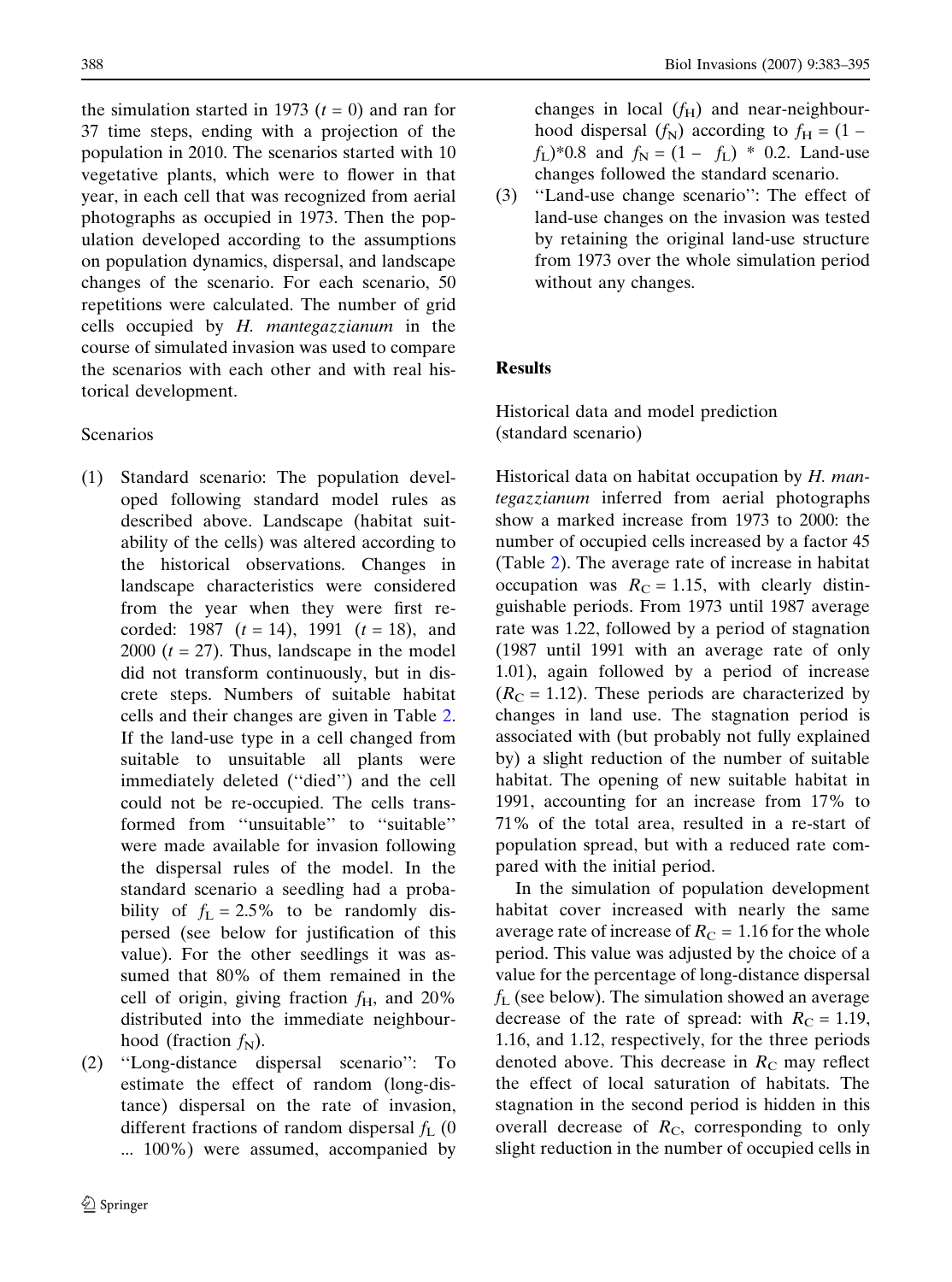| $3454(17.62) +52$ $3405(17.37) -47$ 13866 (70.74) $+10461$ 13210 (67.39) -656<br>$2000(t = 27)$<br>2240 (11.43)<br>$27.00 \pm 3.0$<br>$2903 \pm 132$<br>22.0<br>1991 $(t = 18)$<br>$21.49 \pm 1.7$<br>792 (4.04)<br>$1054 \pm 48$<br>7.6<br>$1987(t = 14)$<br>$16.67 \pm 1.4$<br>778 (3.97)<br>$592 \pm 34$<br>17.4<br>1957 (not incl.) 1973 $(t = 0)$<br>49 (0.25)<br>$0 \pm 6$<br>$\overline{4}$<br>3402 (17.36)<br>Percentage $P_M$ of correct matches for occupied cells (%)<br>with random distribution of simulated occupation cells<br>Percentage $P_R$ of correct matches for occupied cells (%)<br>Occupied habitat (aerial photographs)<br>Occupied habitats (simulation results)<br>Suitable habitat | Characteristic                                                                                                                                                                                                                                                                                                                                       | Year (Simulation) |  |  |
|-----------------------------------------------------------------------------------------------------------------------------------------------------------------------------------------------------------------------------------------------------------------------------------------------------------------------------------------------------------------------------------------------------------------------------------------------------------------------------------------------------------------------------------------------------------------------------------------------------------------------------------------------------------------------------------------------------------------|------------------------------------------------------------------------------------------------------------------------------------------------------------------------------------------------------------------------------------------------------------------------------------------------------------------------------------------------------|-------------------|--|--|
|                                                                                                                                                                                                                                                                                                                                                                                                                                                                                                                                                                                                                                                                                                                 |                                                                                                                                                                                                                                                                                                                                                      |                   |  |  |
|                                                                                                                                                                                                                                                                                                                                                                                                                                                                                                                                                                                                                                                                                                                 |                                                                                                                                                                                                                                                                                                                                                      |                   |  |  |
|                                                                                                                                                                                                                                                                                                                                                                                                                                                                                                                                                                                                                                                                                                                 |                                                                                                                                                                                                                                                                                                                                                      |                   |  |  |
|                                                                                                                                                                                                                                                                                                                                                                                                                                                                                                                                                                                                                                                                                                                 |                                                                                                                                                                                                                                                                                                                                                      |                   |  |  |
|                                                                                                                                                                                                                                                                                                                                                                                                                                                                                                                                                                                                                                                                                                                 |                                                                                                                                                                                                                                                                                                                                                      |                   |  |  |
|                                                                                                                                                                                                                                                                                                                                                                                                                                                                                                                                                                                                                                                                                                                 |                                                                                                                                                                                                                                                                                                                                                      |                   |  |  |
|                                                                                                                                                                                                                                                                                                                                                                                                                                                                                                                                                                                                                                                                                                                 | mean values for the number of occupied cells with standard deviation, calculated from 50 simulation runs, and percentages P <sub>M</sub> of the cells, which were occupied on<br>of the total number, and gross changes) and identify the number of cells in which the species was observed. In the next two rows, simulation results are presented: |                   |  |  |

both aerial photographs and by simulation. For comparison, the last row gives matching probabilities for a uniform random distribution of simulated occupied cells.

both aerial photographs and by simulation. For comparison, the last row gives matching probabilities for a uniform random distribution of simulated occupied cells.

<u>ົ</u>

The study area covered 490,000 m<sup>2</sup> (19,600 grid cells of  $5 \times 5$  m<sup>2</sup>

<span id="page-6-0"></span>Biol Invasions (2007) 9:383–395 389

1987. The snapshots of Fig. [2](#page-7-0) give an impression of the historical development, together with the result of a simulation run. In both cases there was a patchy spread, with some new populations arising over the years that are clearly distinct from those located in the centre of the plane in 1973. It should be mentioned that in Fig. [2](#page-7-0) the simulated cover does not fully correspond to the data from Table 2 as in Fig. [2](#page-7-0) only cells are shown in which at least two individuals occurred.

Table 2 gives average percentages of correct matching  $P_M$  of historically occupied cells by the simulated population. This percentage at first decreased from its initial value of 100% to less than 17%, but then increased again. The values can be compared with a null measure, with the probabilities for a really occupied cell to be ''hit'' by an occupied cell in the simulations if these cells were distributed fully at random. Such values  $P_R$ are equal to the percentages of occupied cells in the simulation and are given in Table 2. The  $P_{\rm R}$ values show that even under completely random dispersal there will be a considerable degree of matching. But, in 1991 the value  $P_M$  resulting from our model simulations is much lower and reflects the situation after the sudden opening of suitable area. In 2000  $P_M$  was almost equal to the "random" value  $P_R$ . The results in Table 2 shed some light on the long-term effects of historical settings on the population development in the landscape studied, but a detailed interpretation is somewhat blurred by methodical problems associated with comparison of field data with simulated results.

Effect of long-distance dispersal (scenario 2)

Long-distance dispersal is the driving force of the invasion. The higher was the probability  $f<sub>L</sub>$  for new plants to disperse randomly over a long distance, the faster the population of H. mantegazzianum covered entire area of suitable habitats (Fig. [3\)](#page-8-0). From Fig. [3](#page-8-0) the value  $f_L = 2.5\%$ was adopted, which gave visually the best fit to the observed occupation values.

With neighbourhood dispersal only, the rate of invasion did not accelerate with time and the area occupied by the species reached only 14% of that recorded by historical data from aerial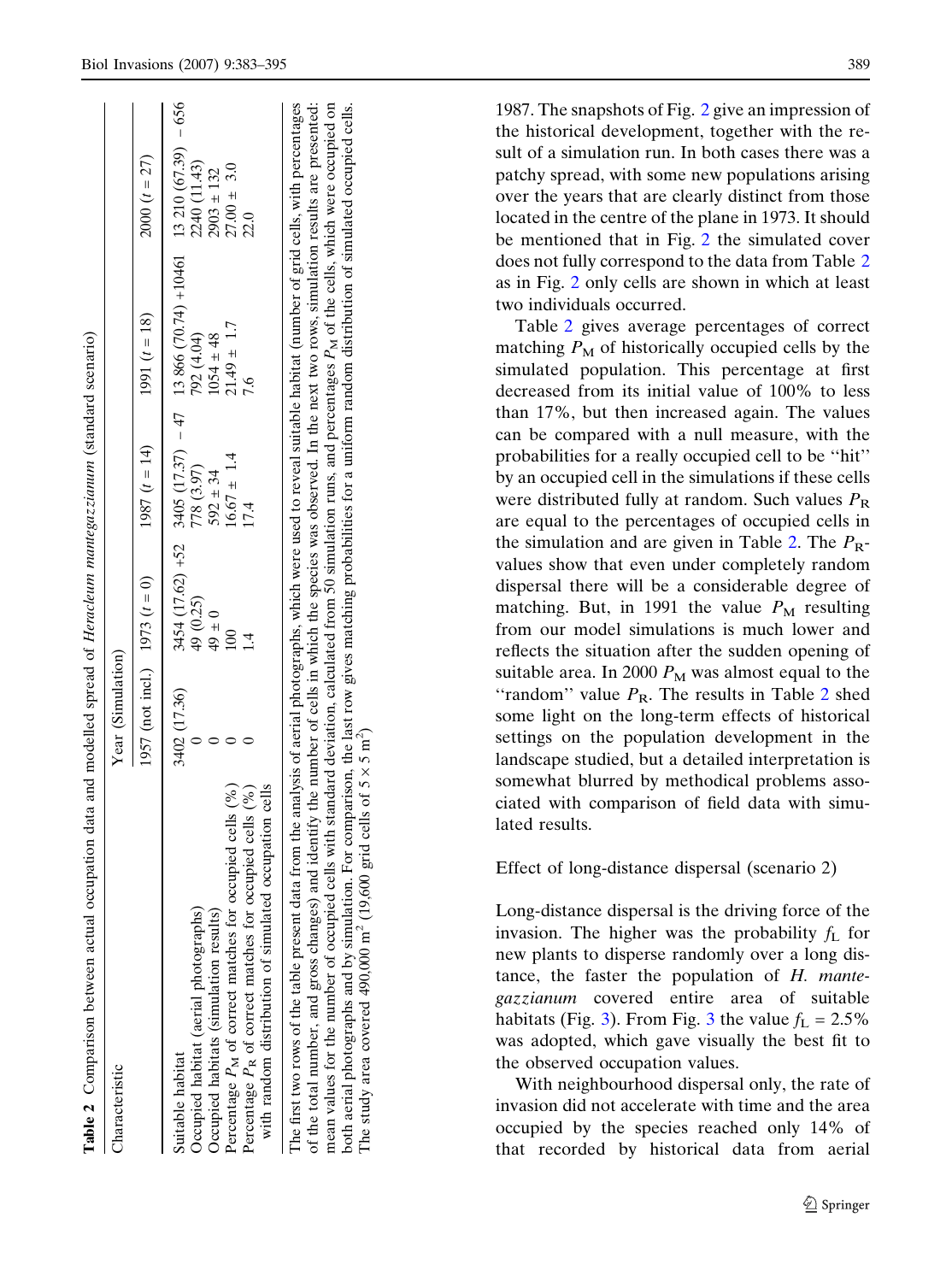<span id="page-7-0"></span>Fig. 2 Exemplary model simulation of the population development of Heracleum mantegazzianum in the study site Arnoltov  $(710 \times 710 \text{ m}, \text{pixel size})$  $(25 \text{ m}^2)$ . White area represents suitable habitat, dark-grey area is the matrix of unsuitable landscape (see Table 1). Population spread as derived from aerial photographs (light grey) was compared with simulated spread (grey; only cells with more than 1 individual). Overlapping areas are indicated in a medium grey tone. The series illustrates the original setting in 1973, incorporated landscape changes in 1987, 1991 and 2000, and projected development for 2006



photographs (Fig. [4\)](#page-9-0). Already small percentages of long-distance dispersal had a marked effect on population increase (Fig. [5](#page-9-0)). The long-distance dispersal created new foci for satellite populations which again vigorously increased due to neighbourhood dispersal. The effect of higher  $f_{\text{L}}$ values was less remarkable and vanished in the course of population development due to saturation in the closed simulation habitat.

# Effects of land-use changes (scenario 3)

In the standard scenario the effect of changes in landscape suitability was hidden in the overall increase of habitat occupation, which was far from saturation. Figure [4](#page-9-0) shows that under the time-independent landscape the occupancy of grid cells was comparable to the scenario with implemented changes in habitat suitability. However, with increasing percentage of longdistance dispersal and hence higher habitat cover development periods following landscape changes differed markedly (Fig. [3\)](#page-8-0). Habitat destruction in 1987 affected parts of the already occupied cells. Opening of new habitat in 1991 offered opportunities for population spread, until habitat limits were reached. This development was interrupted again by a reduction of suitable habitat in 2000.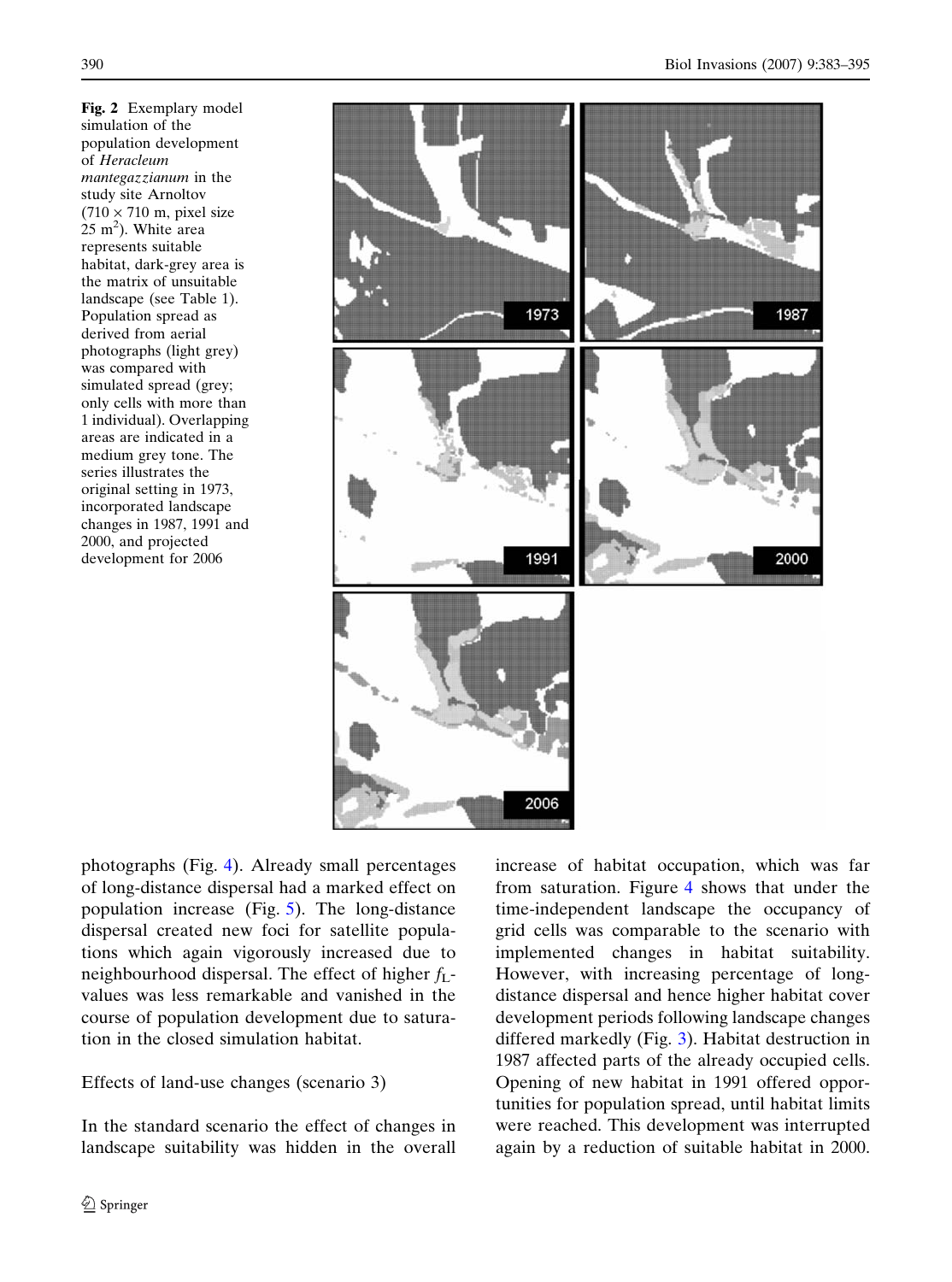<span id="page-8-0"></span>

Fig. 3 Effect of long-distance dispersal on invasion in exemplary simulation runs in the standard landscape scenario. The categories of long-distance dispersal are based on the percentage of the total number of offspring involved in long-distance dispersal events. The changes in

land-use structure at  $t = 1987, 1991, 1996,$  and 2000 are reflected indicated by abrupt changes in the displayed trends. Squares indicate historical development observed on aerial photographs

Thus, the effect of habitat changes was a function of actual habitat saturation and hence of the percentage of long-distance dispersal.

#### **Discussion**

Invasion as a multilevel process in landscape and the importance of long-distance dispersal

Invasion of a species into areas where it was not present before is a process with various temporal and spatial facets (Heger [2004\)](#page-11-0). The combination of observations on different time and spatial scales with the reconstruction of these processes by computer simulation is a powerful tool for studying the dynamics of plant invasions (Higgins and Richardson [1999](#page-11-0); Higgins et al. [2000;](#page-11-0) Buckley et al. [2003a](#page-11-0)). Whereas the initial phase of the invasion process is shaped by processes on a local scale, further spread of a species is governed by the possibility for long-distance dispersal, again accompanied by population increase into neighbourhood. Hence, the invasion process is a mixture of multiplication and dispersal, but also of stagnation and temporary decline.

Our study of the spread of H. mantegazzianum offered an opportunity to start from short-time investigations (3 years) on a scale of 10 m2 , focussing on the fate of individuals, and continue with data capturing more than 27 years, based on presence or absence of the species in plots of  $25 \text{ m}^2$  covering the area total of approx. 0.5 km<sup>2</sup>. The latter data were obtained from aerial photographs, which captured the historical development of land-use. Our model was also developed in two steps. The basic small-scale model that described the development of individuals as a multi-stage process was parameterized and verified along the short-time data set (Nehrbass et al. 2006). It was able to reproduce essentials of population structure: the proportion of flowering plants in the population, size distribution and the distribution of leaf numbers of individual plants. The next modelling step extended the basic model by two essential features; this was preceded by a small adaptation of life-history characteristics (reduction of mortality) in order to meet the requirements of a population in a growth phase. Besides the dispersal of seeds into the neighbourhood of the parent plant (approx. 10 m), long-distance dispersal over 10–500 m was introduced for a given percentage of seeds, and heterogeneous and temporally changing landscape was considered.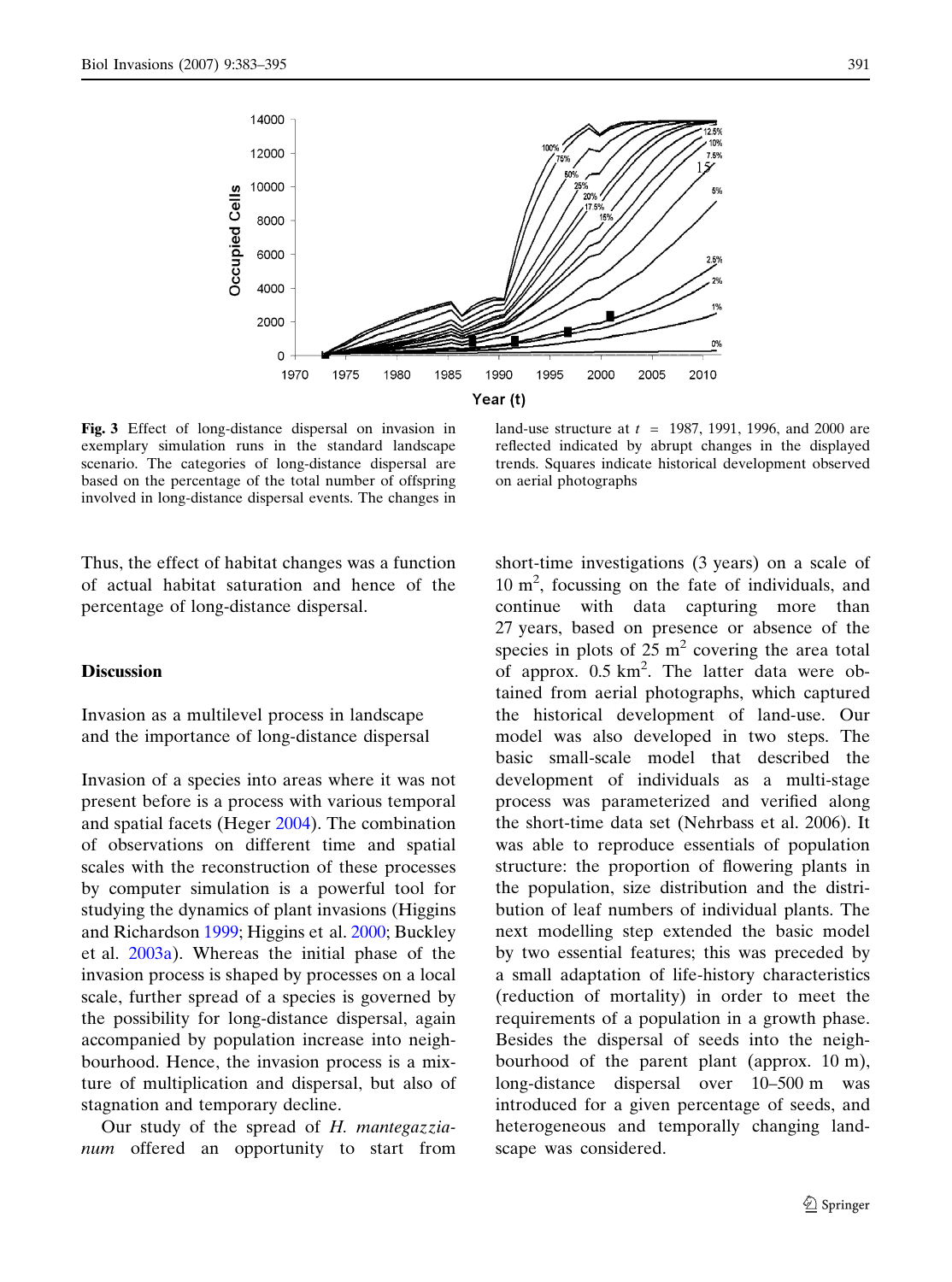<span id="page-9-0"></span>

Fig. 4 Number of all occupied grid cells  $(5 \times 5 \text{ m})$  in the simulation model of Heracleum mantegazzianum (line with SD). Land-use changes occurred in the years  $t =$ 1987, 1991, 1996, and 2000. Horizontal lines indicate the maximum number of grid cells that can be occupied at those times (except for scenario 3 where max. number remains constant at the level of 1973). Observed spread (squares) lies slightly above the values for the standard scenario (scenario 1, full line). The populations without long-distance dispersal (scenario 2, long broken line) only exhibit moderate increase. Populations in non-changing landscapes are showing the same increase in number of occupied cells as those in a shifting scenario (scenario 3, short broken line). Detailed values for the historical data are presented in Table [2](#page-6-0)

After adjustment of only one parameter, the fraction  $f<sub>L</sub>$  of long-dispersed seeds, the model reproduced well the temporal dynamics of cell occupation as observed on aerial photographs. The fitted value for this percentage, 2.5%, is in line with generally recognized importance of multilevel dispersal processes for the dynamics of spreading populations (Levin et al.  $2003$ ; Pyšek and Hulme [2005](#page-12-0)). Although the overwhelming majority of seeds remained in the neighbourhood of the mother plant, this small fraction was much more effective in spreading the population over distances 1–2 orders of magnitude larger than neighbourhood distances alone. This marked effect of small fractions of long-dispersed seeds on the filling of available area is due to a combined action of both dispersal modes by which plants growing far from their mother plant establish new (sub-) populations that will spread again into neighbourhood.

The extended model had also the potential to reproduce the effect of landscape structure on population development. The degree to which the simulated population responded to the changes in landscape structure, i.e., to changes in habitat



Fig. 5 Number of occupied cells for 1980, 1990, 2000, and 2010 in relation to the implemented probability for longdistance dispersal  $(f_L)$ . Lower probabilities have overproportionally higher effect on cell occupation than high probabilities

suitability, depended on the actual level of habitat occupation, which in turn was a function of longdistance dispersal. As long as only small parts of suitable habitat were already covered, the opening of new habitat was of minor importance, but this importance was increasing with saturation level. A reduction of suitable habitat could, although not necessarily, affect parts of the population, depending on the actual spatial situation.

#### Some open problems

A complex endeavour, such as the analysis of the spread of an invasive species in a real landscape by a combination of different methods, inevitably brings about some methodological problems.

Our adaptation of the life-history model to the requirements of growing populations is based on some assumptions (e.g., density dependence of rates), which should be paid more detailed attention. This adaptation resulted in a certain value of the rate of population increase larger than one  $(R_{\rm P} = 1.12)$ , but the sensitivity of simulation results to the changes of this value has not been yet investigated. There may be an interference with the effect of the fraction of long-distance dispersal on landscape occupation.

Dispersal is a crucial element of the analysis. In the present model all the seeds dispersed over long distances were distributed at random with uniform probability over the whole area, and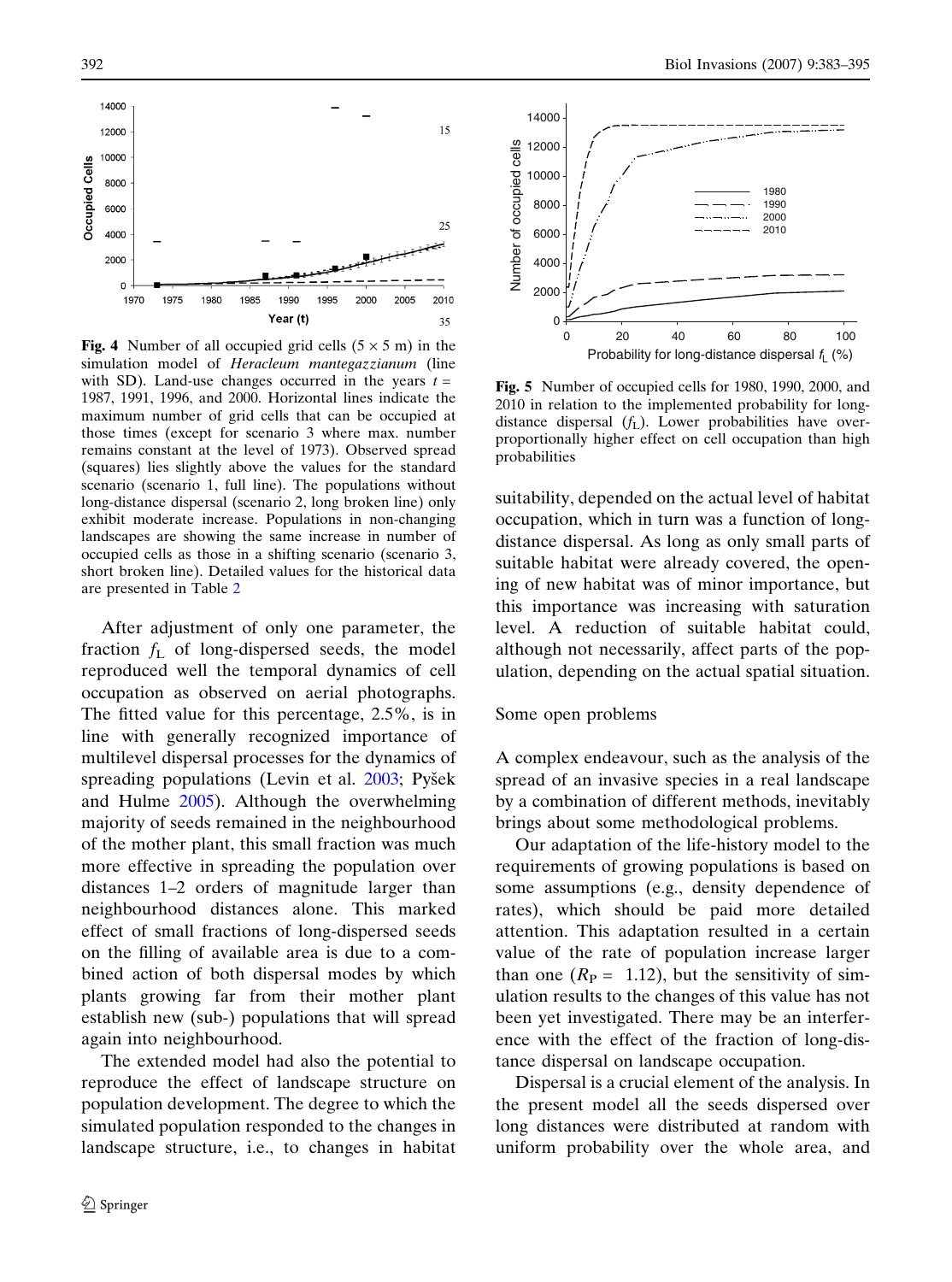none were lost due to crossing the boundaries of the simulation area. For the initial state of population spread, as in our case, this simplified assumption about long-distance dispersal may be justified. Nevertheless, stratified dispersal (e.g., a combination of two exponential functions in the dispersal kernel) with components that reflect different dispersal mechanisms with different mean distances need to be introduced to make the model more satisfactory (Bullock et al. [2002;](#page-11-0) Clark et al. [2003\)](#page-11-0). Formally, stratified dispersal needs at least one more parameter, implementation of which is inevitable to capture the population spread in a structured landscape in a more realistic manner, especially in landscapes with different degrees of fragmentation. Directed transport, preferential transport along rivers, roads and field margins, or transport towards certain targets should be included, because linear structures enhance directional dispersal (Collingham et al. [2000;](#page-11-0) Buckley et al. [2003b](#page-11-0); Hansen and Clevenger [2005\)](#page-11-0). However, our empirical findings did not prompt us to such a model extension which would lead to some ad hoc-rules. These again would diminish the general character of the modelling approach as they are unlikely to be easily transferable to other scenarios (but see Lonsdale [1993\)](#page-12-0).

The special character of data acquired from aerial photographs brings about another special problem. The use of aerial photographs to reconstruct invasions of herbaceous plants is a recent achievement, encouraged by the development of powerful computer tools (Everitt et al. 1996; Stow et al. [2000;](#page-12-0) Müllerová et al. [2005\)](#page-12-0). Although H. mantegazzianum is a plant with a prominent appearance, only flowering and early fruiting individuals can be safely recognized on aerial photographs (Müllerová et al. [2005\)](#page-12-0); the total number of cells occupied by flowering or non-flowering individuals was extrapolated by computation procedures. However, our model simulations of population spread suggest that many cells harbour individuals in vegetative stage but no flowering plants. The model was based on the assumption that most of these cells were at the edges of fully developed stands and covered by the extrapolation procedure. However, solitary plants apart from closed stands were not detected by aerial photographs. Such plants may form only ephemeral but also new permanent stands. In the latter case they essentially contribute to the spread, even if their absolute number may be low as suggested by the low proportion of seed that are dispersed to long distances. A detailed evaluation of the results provided by the model can help to quantify this ''detection'' problem and indicates two possible solutions. From the field perspective, it is systematic ground-truthing of photographic results. From the modelling perspective, the output needs to be designed so that it mimics more closely the procedure of extrapolation from flowering individuals to complete stands, as used in the analyses of aerial photographs. Such an output is to be used for all direct comparisons of the model performance with data from aerial photographs, especially for parameterization and model validation. The simulation using all occupied cells, especially with focus on the dynamics of emerging stands, provides information beyond the possibilities of empirical field research. Improvement of the correspondence between aerial-photograph data and simulation outputs would make it possible to extend the model and precise the present analysis of the coincidence between occupied cells observed in the field and simulated by the model.

## **Conclusions**

The reconstruction and analysis of invasion processes is often hampered by the fact that information about past events is scarce. The series of aerial photographs provided unique insight into the local dynamics of spread of H. mantegazzianum over the whole course of invasion on a time scale of decades. A simulation model consisting of only a few components: population dynamics; neighbourhood dispersal; long-distance dispersal; and dynamic landscape structure, and combined with empirical field data proved to be a convenient tool for analysing such long-term longitudinal data. It allowed to quantify what is the role of long-distance dispersal and changing landscape in shaping the spread of invading populations.

The model included some aspects of reality in a very crude manner. However, even this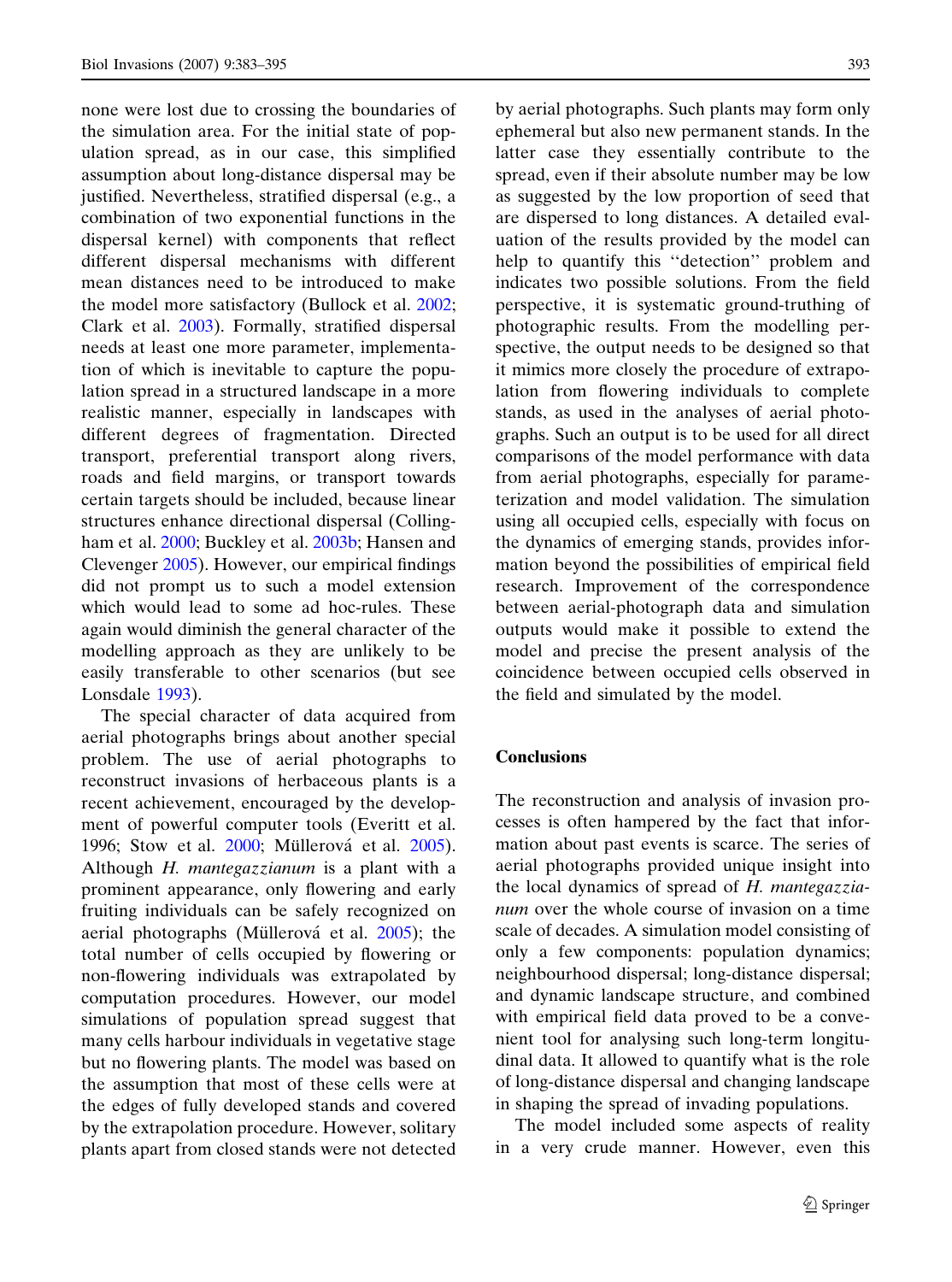simple design can be applied to the invasion of H. mantegazzianum in similar situations. More importantly, after some modifications and re-parameterization, it could also be used to study other species. Prominent candidates for a combination of aerial photography and modelling are species with prominent features and growing in dense stands (e.g., Rhododendron ponticum or Pueraria montana; Weber [2003](#page-12-0)). The present study demonstrates how studies on population dynamic can contribute to understanding largescale processes of plant invasions.

Acknowledgements We thank the Giant Alien Project of the 5th European Union framework programme (EVK2- CT-2001-00128) for financially supporting this work. Czech team was supported by institutional long-term research plans no. AV0Z60050516 from the Academy of Sciences of the Czech Republic, and no.  $0021620828$  from MSMT CR. We also thank our reviewers for their extensive comments on previous versions of the article.

#### References

- Akcakaya HR, Burgman MA, Ginzburg LR (1999) Applied population ecology. Sinauer Associates Inc., Sunderland, MA
- Buckley YM, Briese DT, Rees M (2003a) Demography and management of the invasive plant species Hypericum perforatum. II. Construction and use of an individual-based model to predict population dynamics and the effects of management strategies. J Appl Ecol 40:494–507
- Buckley DS, Crow TR, Nauertz TR, Schulz KE (2003b) Influence of skid trails and haul roads on understory plant richness and composition in managed forest landscapes in managed forest landscapes in Upper Michigan, USA. For Ecol Manage 175:509–520
- Bullock JM, Moy IL, Pywell RF, Coulson SJ, Nolan AM, Caswell H (2002) Plant dispersal and colonization processes at local and landscape scales. In: Bullock JM, Kenwart RE, Hails RE (eds) Dispersal Ecology, Blackwell Publishers, UK, pp 279–302
- Chips Development Team (1998) Chips 4.3, the Copenhagen Image Processing System. University of Copenhagen, Copenhagen
- Chytrý M, Pyšek P, Tichý L et al (2005) Invasions by alien plants in the Czech Republic: a quantitative assessment across habitats. Preslia 77:339–354
- Clark Labs (1998) CartaLinx 1.04, the spatial data builder. Clark University, Worcester
- Clark JS, Lewis M, McLachlan JS, HilleRisLambers J (2003) Estimating population spread: what can we forecast and how well? Ecology 84:1979–1988
- Collingham YC, Wadsworth RA, Huntley B, Hulme PE (2000) Predicting the spatial distribution of

<span id="page-11-0"></span>394 Biol Invasions (2007) 9:383–395

non-indigenous riparian weeds: issues of spatial scale and extent. J Appl Ecol 37:13–27

- Czárán T (1998) Spatiotemporal models of population and community dynamics. Chapman & Hall, London.
- Davis MA (2003) Biotic globalization: does competition from introduced species threaten biodiversity? Bio-Science 53:481–489
- Delisle F, Lavoie C, Jean M, Lachance D (2003) Reconstructing the spread of invasive plants: taking into account biases associated with herbarium specimes. J Biogeogr 30:1033–1042
- Everitt BJ (1998) Chronology of the spread of tamarisk in the Central Rio Grand. Wetlands 18:658–668
- Everitt JH, Anderson GL, Escobar DE et al (1995) Use of remote sensing for detection and mapping of leafy spurge (Euphorbia esula). Weed Technol 9:599–609
- Fuller RM, Boorman LA (1977) The spread and development of Rhododendron ponticum L. on dunes at Winterton, Norfolk, in comparison with invasion by Hippophae rhamnoides L. at Saltfleetby, Lincolnshire. Biol Conserv 12:83–94
- Grimm V, Frank K, Jeltsch F et al (1996) Pattern-oriented modelling in population ecology. Sci Total Environ 183:151–166
- Hansen MJ, Clevenger AP (2005) The influence of disturbance and habitat on the presence of non-native plant species along transport corridors. Biol Conserv 125:249–259
- Heger T (2004) Zur Vorhersagbarkeit biologischer Invasionen. Entwicklung und Anwendung eines Modells zur Analyse der Invasion gebietsfremder Pflanzen. Dissertation. Neobiota 4, pp 202 [in German]
- Higgins SI, Richardson DM (1996) A review of models of alien plant spread. Ecol Modell 87:249–265
- Higgins SI, Richardson DM (1999) Predicting plant migration rates in a changing world: the role of longdistance dispersal. Am Nat 153:464–475
- Higgins SI, Richardson DM, Cowling RM (2000) Using a dynamic landscape model for planning the management of alien plant invasions. Ecol Appl 10:1833– 1848
- Higgins SI, Richardson DM, Cowling RM (2001) Validation of a spatial simulation model of a spreading alien plant population. J Appl Ecol 38:571–584
- Holub J (1997) Heracleum-bolševník. In: Slavík B, Chrtek jun J, Tomšovic P (eds) Květena České republiky 5. Academia, Praha, pp 386–395
- Jensen JR (1996) Introductory digital image processing. Prentice-Hall Int., London
- Kos J, Maršáková M (1997) Chráněná území České republiky. Agentura ochrany přírody a krajiny, Praha, Czech Republic
- Krinke L, Moravcová L, Pyšek P et al (2005) Seed bank in an invasive alien Heracleum mantegazzianum and its seasonal dynamics. Seed Sci Res 15:239–248
- Levin SA, Muller-Landau HC, Nathan R, Chave J (2003) The ecology and evolution of seed dispersal: a theoretical perspective. Annu Rev Ecol Evol Syst 34:575–604